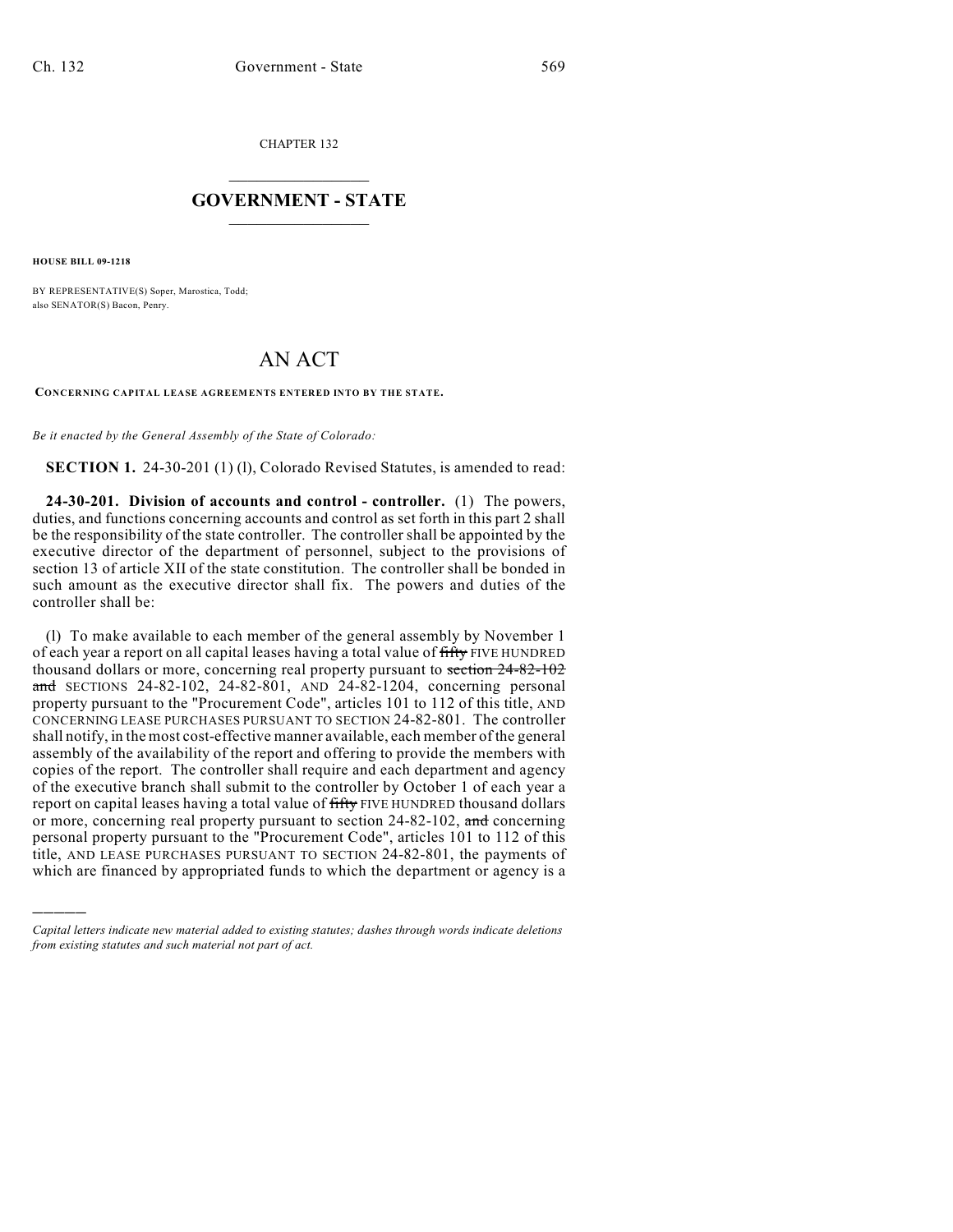party. For the purpose of this paragraph  $(l)$ , "capital lease" means  $\alpha$  lease-purchase agreement which provides an option for the state to purchase the property which is the subject thereof, at a purchase price corresponding to the principal component of the remaining lease payments under the lease-purchase agreement, if any, plus a reasonable prepayment premium, if any, and leases with option to purchase which results in the transfer of the ownership of leased property to the state by the end of the contract or lease term or the contract or lease contains an option for the state to purchase said property at less than fair market value, or which provides an option for the state to purchase the property which is the subject thereof at a purchase price which is either a fixed dollar amount or is computed on the basis of market value of the property or on any other basis which does not credit any substantial portion of lease payments made prior to exercise of the purchase option A CAPITAL LEASE AS DEFINED IN THE GENERALLY ACCEPTED ACCOUNTING PRINCIPLES ISSUED BY THE GOVERNMENTAL ACCOUNTING STANDARDS BOARD THAT THE CONTROLLER PRESCRIBES FOR THE STATE AS SPECIFIED IN SECTION 24-30-202 (12).

**SECTION 2.** 24-75-112 (1) (h), Colorado Revised Statutes, is amended to read:

**24-75-112. Annual general appropriation act - headnote definitions - general provisions - footnotes.** (1) As used in the annual general appropriation act, the following definitions and general provisions shall apply for the headnote terms preceding and specifying the purpose of certain line items of appropriation:

(h) "Lease purchase" means the use and acquisition of equipment under an agreement to purchase, pursuant to which payments are made for a period of longer than one year and are subject to annual appropriation. "Lease purchase" may also include payments made under the agreement for the maintenance of the equipment A CAPITAL LEASE AS DEFINED IN THE GENERALLY ACCEPTED ACCOUNTING PRINCIPLES ISSUED BY THE GOVERNMENTAL ACCOUNTING STANDARDS BOARD THAT THE CONTROLLER PRESCRIBES FOR THE STATE AS SPECIFIED IN SECTION 24-30-202 (12).

**SECTION 3.** 24-82-102 (1) (b), (1) (c), (1) (d), and (1) (e), Colorado Revised Statutes, are amended, and the said 24-82-102 (1) is further amended BY THE ADDITION OF A NEW PARAGRAPH, to read:

**24-82-102. State authorized to acquire property - disposition.** (1) (b) Any lease-purchase agreement that is entered into subsequent to June 12, 1981, shall be specifically authorized, prior to its execution, by a bill, other than the annual general appropriations bill or a supplemental appropriations bill, enacted by the general assembly; except that a lease-purchase agreement that is entered into by the executive director of the department of personnel pursuant to section 24-82-1102 shall not require such authorization. Subsequent to authorization by the general assembly in such manner, rentals and other payments by the state under any such lease-purchase agreement may be made from moneys appropriated by the general assembly in an annual general appropriations bill or a supplemental appropriations bill PURSUANT TO PARAGRAPH (a) OF THIS SUBSECTION (1) SHALL COMPLY WITH THE REQUIREMENTS OF SECTION 24-82-801.

(c) A lease-purchase agreement entered into pursuant to the provisions of this section shall mean a lease for real property containing a provision under which the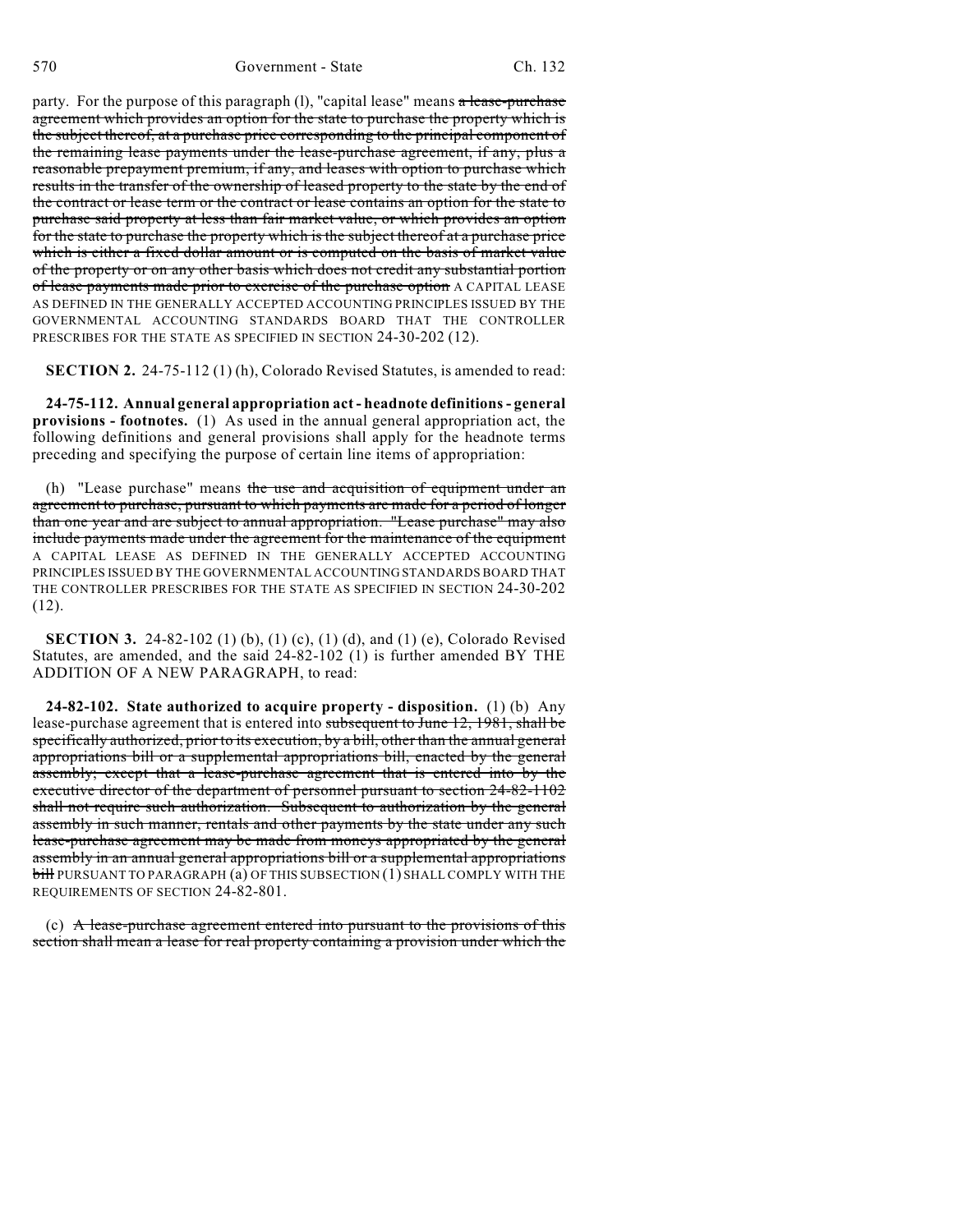state is entitled to receive fee title to said real property at the end of the lease term for nominal or no additional consideration. Such agreement may further provide for the issuance, distribution, and sale of instruments evidencing rights to receive rentals and other payments made by the state under any such lease-purchase agreement. Such instruments shall not include notes, bonds, or any other evidence of indebtedness of the state within the meaning of any provision of the constitution or laws of the state of Colorado concerning or limiting the creation of indebtedness by the state.

(d) Any lease-purchase agreement entered into pursuant to the provisions of this section, whereunder the obligations of the state are specifically made subject to the action of the general assembly in annually appropriating moneys of the state for all payments and the performance of all obligations of the state thereunder during the fiscal year following such appropriation, shall not be deemed or construed as creating an indebtedness of the state within the meaning of any provision of the constitution or laws of the state of Colorado concerning or limiting the creation of indebtedness by the state.

(e) Nothing contained in this section shall be construed or interpreted as invalidating or validating any lease-purchase agreement executed prior to June 12, 1981.

(f) AS USED IN THIS SECTION, "LEASE-PURCHASE AGREEMENT" MEANS A CAPITAL LEASE AS DEFINED IN THE GENERALLY ACCEPTED ACCOUNTING PRINCIPLES ISSUED BY THE GOVERNMENTAL ACCOUNTING STANDARDS BOARD THAT THE CONTROLLER PRESCRIBES FOR THE STATE AS SPECIFIED IN SECTION 24-30-202 (12).

**SECTION 4.** 24-82-701, Colorado Revised Statutes, is amended BY THE ADDITION OF A NEW SUBSECTION to read:

**24-82-701. Definitions.** As used in this part 7, unless the context otherwise requires:

(3.5) "LEASE PURCHASE" MEANS A CAPITAL LEASE AS DEFINED IN THE GENERALLY ACCEPTED ACCOUNTING PRINCIPLES ISSUED BY THE GOVERNMENTAL ACCOUNTING STANDARDS BOARD THAT THE CONTROLLER PRESCRIBES FOR THE STATE AS SPECIFIED IN SECTION 24-30-202 (12).

**SECTION 5.** 24-82-702 (1), Colorado Revised Statutes, is amended to read:

**24-82-702. Lease-purchase agreements.** (1) If the director determines that the state will realize economic or other benefits by revising or replacing existing lease-purchase agreements, or by entering into additional lease-purchase agreements, or by combining all or any portion of existing or additional lease-purchase agreements authorized by appropriations made by the general assembly, the director may develop a master lease program and execute such agreements. Any additional lease-purchase agreement executed by the director pursuant to this part 7 may include personal property which is the subject of an existing lease-purchase agreement or personal property for which an appropriation has been made by the general assembly for the fiscal year commencing July 1, 1987, and any fiscal year thereafter. An additional lease-purchase agreement executed by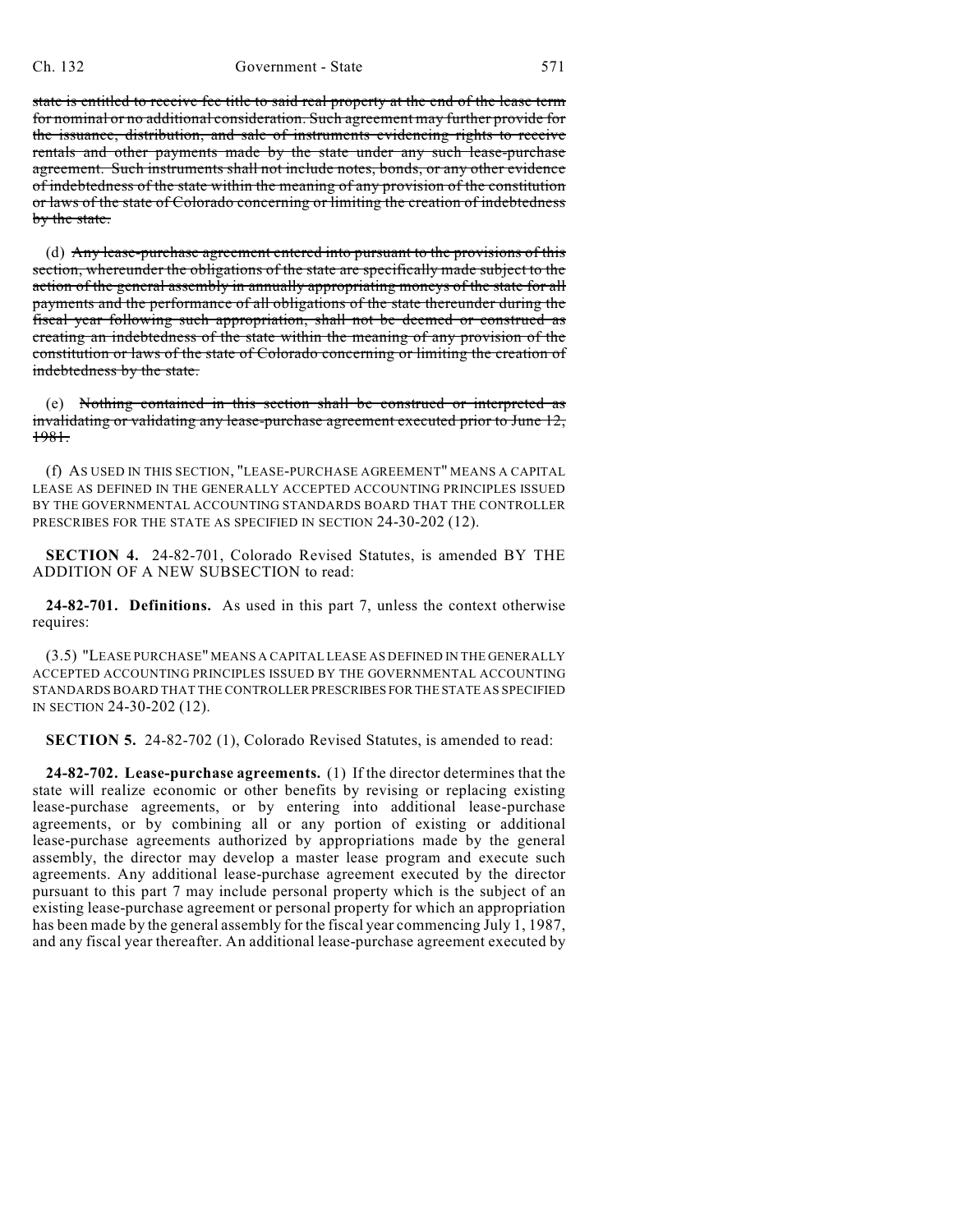572 Government - State Ch. 132

the director pursuant to this part 7 may include real property only if the initial acquisition of such property by means of a lease-purchase agreement was specifically authorized by a separate bill enacted by the general assembly pursuant to section  $24-82-102$  (1) (b) SECTION 24-82-801. For the purposes of this subsection (1), appropriations made by the general assembly do not include continuing appropriations made by permanent statute.

**SECTION 6.** 24-82-801, Colorado Revised Statutes, is REPEALED AND REENACTED, WITH AMENDMENTS, to read:

**24-82-801. Lease-purchase agreements for acquisition of real or personal property.** (1) (a) EXCEPT AS PROVIDED IN SUBSECTION (6) OF THIS SECTION, NO LEASE-PURCHASE AGREEMENT FOR REAL PROPERTY THAT REQUIRES TOTAL PAYMENTS EXCEEDING FIVE HUNDRED THOUSAND DOLLARS OVER THE TERM OF THE AGREEMENT SHALL BE ENTERED INTO UNLESS SUCH AGREEMENT IS SPECIFICALLY AUTHORIZED, PRIOR TO ITS EXECUTION, BY A BILL ENACTED BY THE GENERAL ASSEMBLY, OTHER THAN THE ANNUAL GENERAL APPROPRIATION ACT OR A SUPPLEMENTAL APPROPRIATION ACT.

(b) EXCEPT AS PROVIDED IN SUBSECTION (6) OF THIS SECTION, NO LEASE-PURCHASE AGREEMENT FOR PERSONAL PROPERTY THAT REQUIRES TOTAL PAYMENTS EXCEEDING FIVE HUNDRED THOUSAND DOLLARS OVER THE TERM OF THE AGREEMENT SHALL BE ENTERED INTO UNLESS SUCH AGREEMENT IS SPECIFICALLY AUTHORIZED, PRIOR TO ITS EXECUTION, BY A BILL ENACTED BY THE GENERAL ASSEMBLY, OTHER THAN THE ANNUAL GENERAL APPROPRIATION ACT OR A SUPPLEMENTAL APPROPRIATION ACT, OR SPECIFICALLY AUTHORIZED BY APPROPRIATION IN THE ANNUAL GENERAL APPROPRIATION ACT OR A SUPPLEMENTAL APPROPRIATION ACT.

(c) SUBSEQUENT TO THE GENERAL ASSEMBLY'S AUTHORIZATION OF A LEASE-PURCHASE AGREEMENT AS SPECIFIED IN PARAGRAPHS (a) AND (b) OF THIS SUBSECTION (1), RENTALS AND OTHER PAYMENTS BY THE STATE UNDER ANY SUCH LEASE-PURCHASE AGREEMENT MAY BE MADE FROM MONEYS APPROPRIATED BY THE GENERAL ASSEMBLY AS A SEPARATE LINE ITEM IN THE CAPITAL CONSTRUCTION OR OPERATING SECTION OF AN ANNUAL GENERAL APPROPRIATION ACT OR A SUPPLEMENTAL APPROPRIATION ACT.

(2) EXCEPT AS PROVIDED IN SUBSECTION (6) OF THIS SECTION, LEASE-PURCHASE AGREEMENTS THAT REQUIRE TOTAL PAYMENTS OF FIVE HUNDRED THOUSAND DOLLARS OR LESS OVER THE TERM OF THE AGREEMENT SHALL REQUIRE AN APPROPRIATION BY THE GENERAL ASSEMBLY IN AN ANNUAL GENERAL APPROPRIATION ACT OR A SUPPLEMENTAL APPROPRIATION ACT.

(3) A LEASE-PURCHASE AGREEMENT THAT REQUIRES TOTAL PAYMENTS IN EXCESS OF FIVE HUNDRED THOUSAND DOLLARS OVER THE TERM OF THE AGREEMENT SHALL REQUIRE, PRIOR TO ITS EXECUTION, APPROVAL BY THE STATE CONTROLLER AS AUTHORIZED BY SECTION 24-30-202.

(4) AS USED IN THIS SECTION, "LEASE-PURCHASE AGREEMENT" MEANS A CAPITAL LEASE AS DEFINED IN THE GENERALLY ACCEPTED ACCOUNTING PRINCIPLES ISSUED BY THE GOVERNMENTAL ACCOUNTING STANDARDS BOARD THAT THE CONTROLLER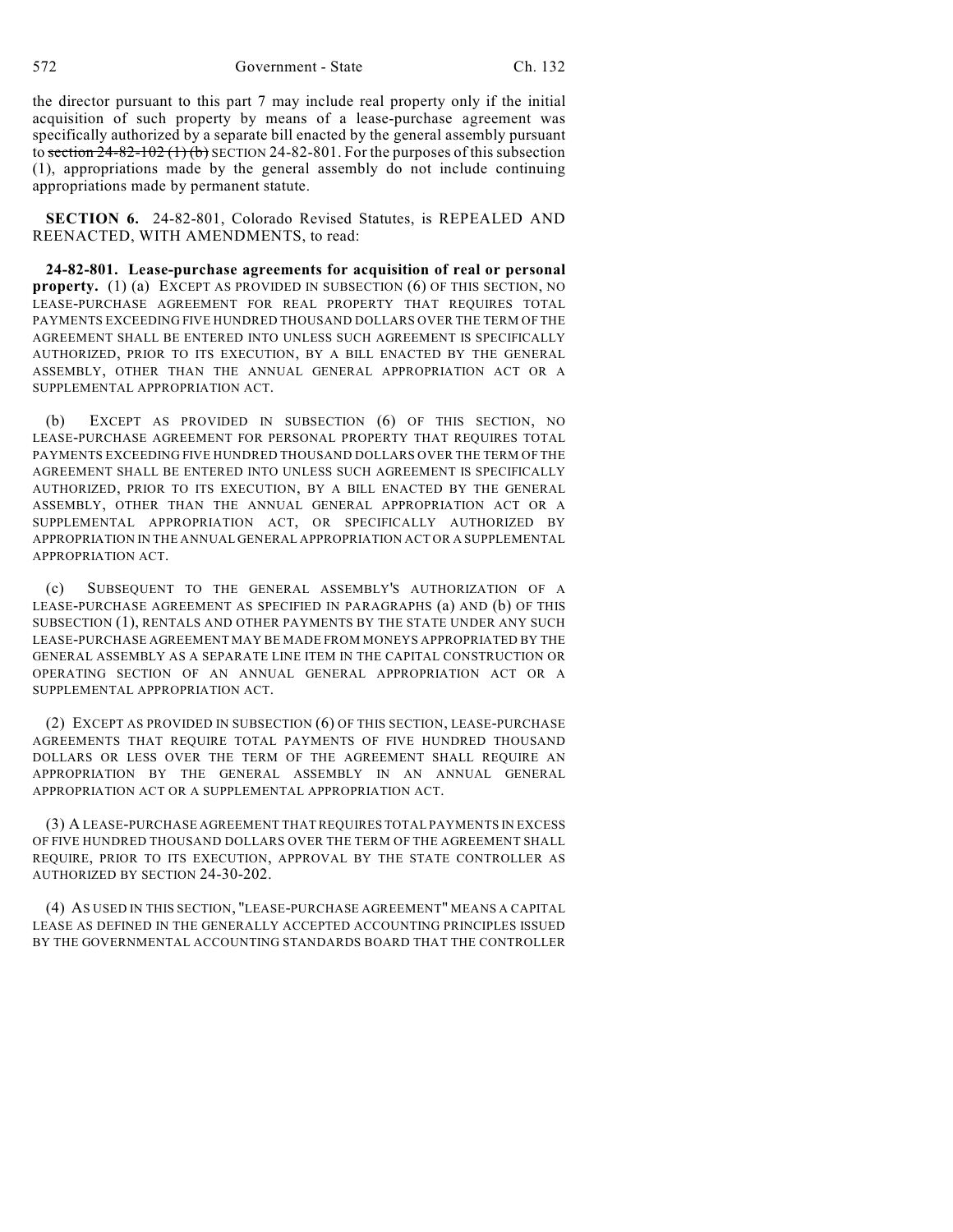PRESCRIBES FOR THE STATE AS SPECIFIED IN SECTION 24-30-202 (12).

(5) A LEASE-PURCHASE AGREEMENT MAY FURTHER PROVIDE FOR THE ISSUANCE, DISTRIBUTION, AND SALE OF INSTRUMENTS EVIDENCING RIGHTS TO RECEIVE RENTALS AND OTHER PAYMENTS MADE BY THE STATE, BUT ONLY IF THE LEASE-PURCHASE AGREEMENT INCLUDES A PROVISION THAT PAYMENTS MADE BY THE STATE ARE SUBJECT TO ANNUAL APPROPRIATION. A LEASE-PURCHASE AGREEMENT SHALL NOT INCLUDE NOTES, BONDS, OR ANY OTHER EVIDENCE OF INDEBTEDNESS OF THE STATE WITHIN THE MEANING OF ANY PROVISION OF THE CONSTITUTION OR LAWS OF THE STATE OF COLORADO CONCERNING OR LIMITING THE CREATION OF INDEBTEDNESS BY THE STATE.

(6) NOTWITHSTANDING ANY PROVISION OF THIS SECTION TO THE CONTRARY, THE DEPARTMENT OF TRANSPORTATION, INSTITUTIONS OF HIGHER EDUCATION, AND THE STATE TREASURER MAY ENTER INTO LEASE-PURCHASE AGREEMENTS PROVIDED THAT THE STATE CONTROLLER AS AUTHORIZED BY SECTION 24-30-202 APPROVES EACH LEASE-PURCHASE AGREEMENT THAT REQUIRES TOTAL PAYMENTS IN EXCESS OF FIVE HUNDRED THOUSAND DOLLARS OVER THE TERM OF THE AGREEMENT OR AS OTHERWISE PROVIDED BY LAW.

(7) NOTHING IN THIS SECTION SHALL BE CONSTRUED TO IMPAIR ANY CONTRACT OR INSTRUMENT IN EXISTENCE ON JULY 1, 2009, IF THE CONTRACT WAS VALIDLY ENTERED INTO OR THE INSTRUMENT WAS VALIDLY ISSUED UNDER THE LAW IN EFFECT AT THE TIME OF ENTERING INTO SAID CONTRACT OR ISSUING SAID INSTRUMENT.

**SECTION 7.** 24-82-1204, Colorado Revised Statutes, is amended to read:

**24-82-1204. Terms and conditions of lease agreements.** (1) A lease agreement entered into pursuant to the provisions of this part 12 may contain such terms, provisions, and conditions as the executive director of the leasing state department or the governing board of the leasing institution may deem appropriate. A lease agreement entered into pursuant to the provisions of this part 12 may provide an option for the state to purchase the property which is the subject of the lease prior to the termination of the lease agreement. ANY LEASE AGREEMENT ENTERED INTO PURSUANT TO THIS PART 12 SHALL COMPLY WITH THE REQUIREMENTS OF SECTION 24-82-801.

(2) AS USED IN THIS SECTION, "LEASE AGREEMENT" MEANS A CAPITAL LEASE AS DEFINED IN THE GENERALLY ACCEPTED ACCOUNTING PRINCIPLES ISSUED BY THE GOVERNMENTAL ACCOUNTING STANDARDS BOARD THAT THE CONTROLLER PRESCRIBES FOR THE STATE AS SPECIFIED IN SECTION 24-30-202 (12).

**SECTION 8.** 29-1-103 (3) (c), Colorado Revised Statutes, is amended to read:

**29-1-103. Budgets required.** (3) (c) As used in this subsection (3), "lease-purchase agreement" means any installment purchase agreement for the purchase ofreal or personal property which requires payments during more than one fiscal year or any agreement for the lease or rental of real or personal property which requires payments during more than one fiscal year and under which title to the property is transferred at the end of the term for nominal or no additional consideration A CAPITAL LEASE AS DEFINED IN THE GENERALLY ACCEPTED